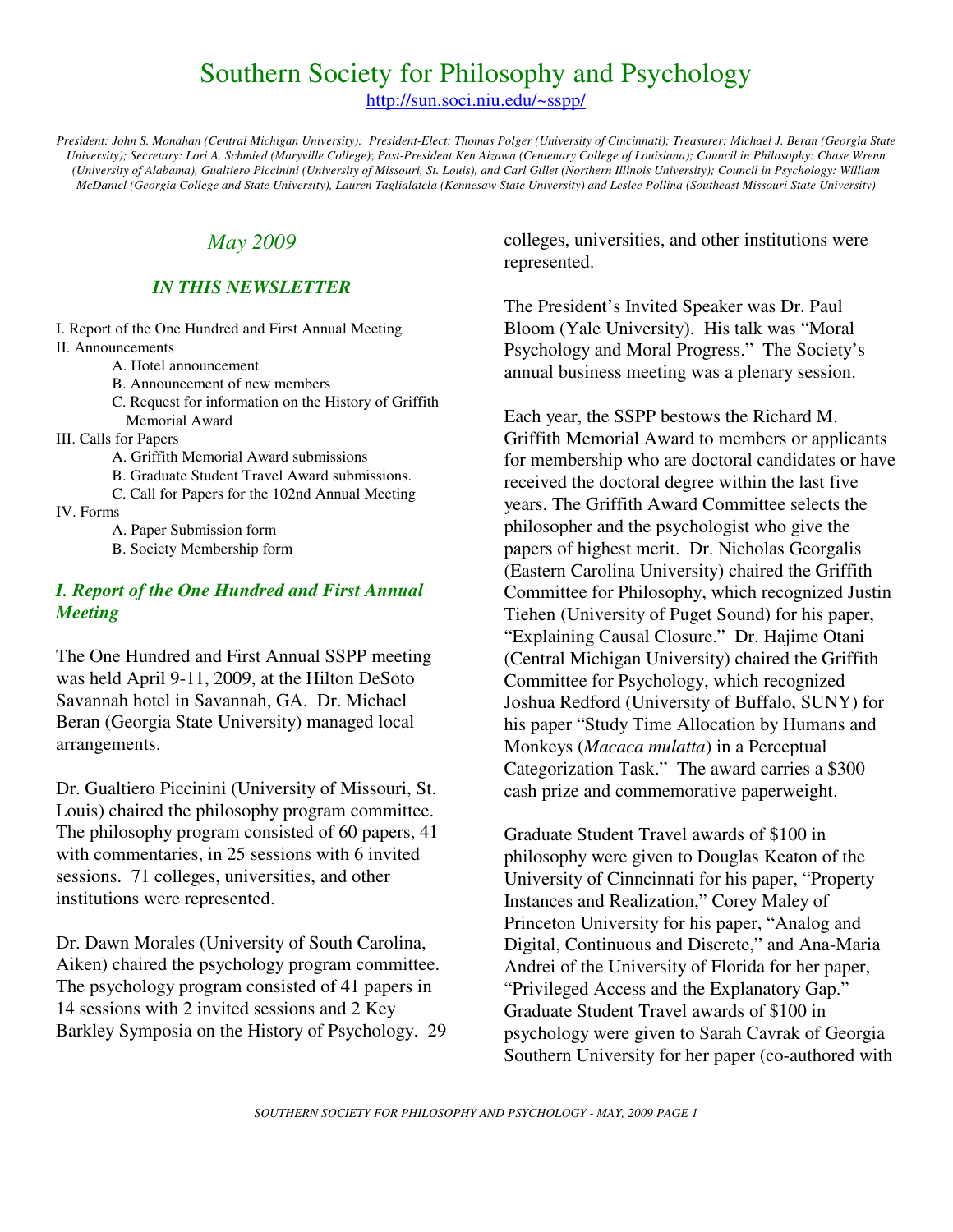Heather Kleider), "Crime Scene Typicality: Shifting Attention and the Criminal Stereotype," Sheila Holmes of Jackson State University for her paper "Are They Trying? Validity of Psychological Testing of Children" (co-authored with Debra Sue Pate), and Svyatoslav Guznov of the University of Cincinnati for his paper (co-authored with Gerald Matthews), on "Teamwork in a Multiple Unmanned Vehicle Task."

Council recommended approval of 27 applicants for full membership, 1 emeritus, and 15 applicants for associate membership in Philosophy. These applications were approved unanimously. Council recommended approval of 9 applicants for full membership and 2 applicants for associate membership in Psychology. These applications were approved unanimously.

Secretary, Treasurer, and Committee Reports were presented. Ken Aizawa announced that the site of the 102nd Annual SSPP Meeting in 2010 will be in Atlanta, GA, at the Westin Peachtree Plaza hotel.

The following officers were elected at the 2009 business meeting: Dr. Thomas Polger (University of Cinncinnati), President-Elect; Dr. Michael Beran (Georgia State University), Treasurer; Dr. Leslee Pollina (Southeast Missouri State University), Council for Psychology, and Dr. Gualtiero Piccinini (University of Missouri, St. Louis), Council for Philosophy. Dr. Carl Gillet was later appointed by incoming President Monahan to fill the vacancy on Council left by Dr. Polger.

Continuing officers are Dr. Ken Aizawa (Centenary College of Louisiana), Past-President; Dr. John Monahan (Central Michigan University), President; Dr. Lori Schmied (Maryville College), Secretary; Dr. Chase Wrenn (University of Alabama), Council for Philosophy; Dr. William McDaniel (Georgia College and State University) and Lauren Taglialatela (Kennesaw State University), Council for Psychology; Dr. Kenneth Aizawa (Centenary College of Louisiana), Philosophy Archivist, and AAAS representative; and Dr. James Pate (Georgia

State University), Psychology Archivist and AAAS representative. Dr. Michael Beran is now assuming the duties as Webmaster. Dr. James Dye was thanked for his many years of excellent service as the Society's Webmaster.

Retiring officers are Dr. Hajime Otani (Central Michigan University), Past-President; Dr. Eddy Nahmias (Georgia State University), Council for Philosophy, and Dr. Bill Faw (Brewton-Parker College), Council for Psychology.

## *II. Announcements*

## *A. The 2010 SSPP meeting in Atlanta*

The Southern Society for Philosophy and Psychology will meet at the **Westin Peachtree Plaza** in Atlanta, Georgia, from April 15 through April 17, 2010. Conference rates will be \$149.00 per night plus 15% tax, for a total of \$171.35 per night. The convention rate applies for one day before and after the meeting. Program sessions will begin Thursday morning, April 15 and will end on Saturday evening, April 17, 2010.

The **Westin Peachtree Plaza** is located within blocks of Centennial Park, not far from the campus of Georgia State University. It is conveniently located one block from the MARTA Peachtree Center Station. The fare is \$2.25. The standard taxi fare is \$35. Self-parking at the hotel is \$22/day; valet parking is \$26/day. You may call a toll free number (1-800-WESTIN1) or the hotel directly (1- 404-659-1400) to make reservations. Alternatively, you may send a facsimile to 404-589-7424. The deadline for making room reservations is March 15, 2010.

You should state that you will be attending the meeting of the Southern Society for Philosophy and Psychology, and you should request the convention rate. Please make your reservations early because the Society is obligated to occupy a block of guest rooms in order to avoid charges to the Society. The Wednesday night room block is often oversubscribed, but if the room block is filled early,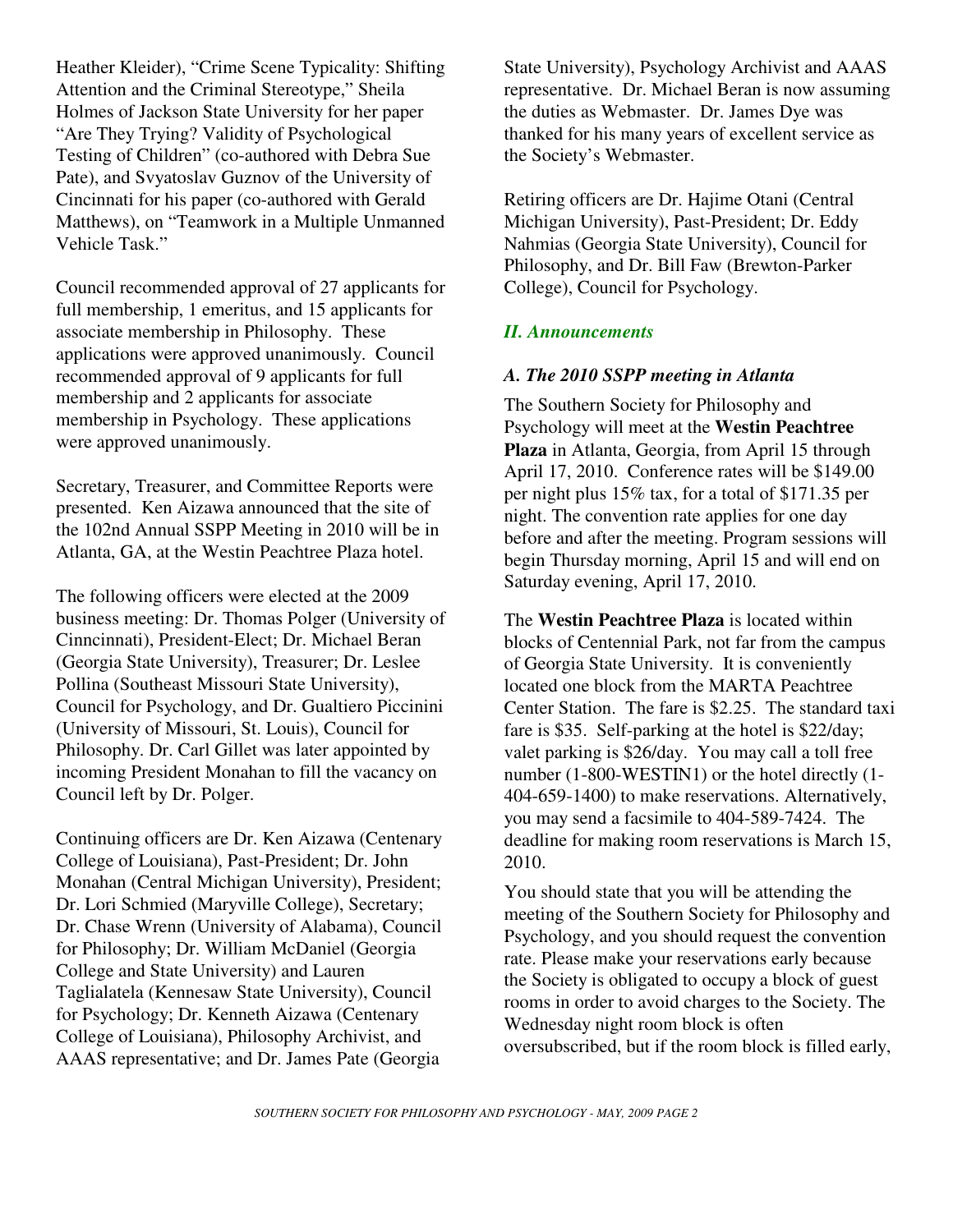I may be able to obtain an increase in the room block.

All major airlines serve the Atlanta Hartsfield International Airport. The cost of a taxi from the airport to the hotel is approximately \$35.00. Information about Atlanta can be obtained at www.atlanta.net. You may obtain additional information about the hotel at its website http://www.starwoodhotels.com/westin/property/ov erview/index.html?propertyID=1023. If you encounter any difficulties in making a reservation, please contact Ken Aizawa (ken.aizawa@gmail.com).

## *B. The SSPP welcomes these new members*

Applications from the following individuals were reviewed by the membership committee for their respective disciplines, recommended by Council, and unanimously accepted by a vote of the members into the Southern Society for Philosophy and Psychology. Applications for membership received at or near the annual meeting are processed during the subsequent year. Contact the Treasurer with questions.

*Full Members - Philosophy*: Fred Adams, Emil Badici, Robert Barnard, Gary Bartlett, Stephan Blatti, Peter Bradley, Anthony Dardis, Emily Esch, Daniel Farnham, Adam Feltz, Justin Fisher, Bryan Hall, Gary Hatfield, Bryce Huebner, Scott Kimbrough, Robert Lane, Keya Maitra, Alfred Mele, Alex Morgan, Joe Neisser, Gualtiero Piccinini, Eric Saidel, John Spackman, Jon Tresan, Cory Walcutt, Daniel Weiskopf, Mark Young.

*Emeritus Members –* Donald Ross

*Associate Members - Philosophy:* Ana Maria Andrei, Theodore Bach, Adam Cureton, Lisa Damm, Vanessa Gorley, Daniel Hartner, Benjamin Kozuch, Mark Phelan, Matt Sayball, Benjamin Sheredos, Adam Shriver, Jack Simmons, Justin Sytsma, Brandon Towl, Chia-Lin Tu.

*Full Members - Psychology:* Phillip Ackerman, Gary Biel, Kent Bodily, Emily Elliott, Michelle Hernandez-Perez, Karl Hunt, Joshua Redford, Nicholas Von Glahn, Richard Williams.

*Associate Members - Psychology:* Jessica Bramlett, Sheila Holmes.

## *C. Request from the Psychology Archivist regarding the History of the Richard M. Griffith Award:* Junior Award and Griffith Award Winners

I am writing a history of awards given in the Southern Society for Philosophy and Psychology (SSPP), and I need some information from winners of those awards. I have the names of the winners of the Junior Award and the Griffith Award and the titles of their papers. For the last few years, I also have been collecting the winning papers for the SSPP archives. However, I do not have other information about the winners, and I do not have winning papers for early years. Thus, I hope that each winner will submit the information listed below to me. In addition to using the information to create a database of SSPP award winners, I will place the documents that are submitted in the SSPP archives.

Birth date and birth place Universities or colleges from which degrees were received Years in which the degrees were received Mentors (undergraduate and graduate) Dissertation director Dissertation title Current vita Photograph (current and from the award year) Paper, if not already submitted Autobiographical sketch if you wish to provide one

You may send the information electronically to jpate@gsu.edu or by regular mail to James L. Pate, 1015 Wadsworth Drive, N.W., Atlanta, GA 30318- 1655. If you have questions about this project, I will be happy to answer them. I hope that you will contribute to the SSPP archives and to this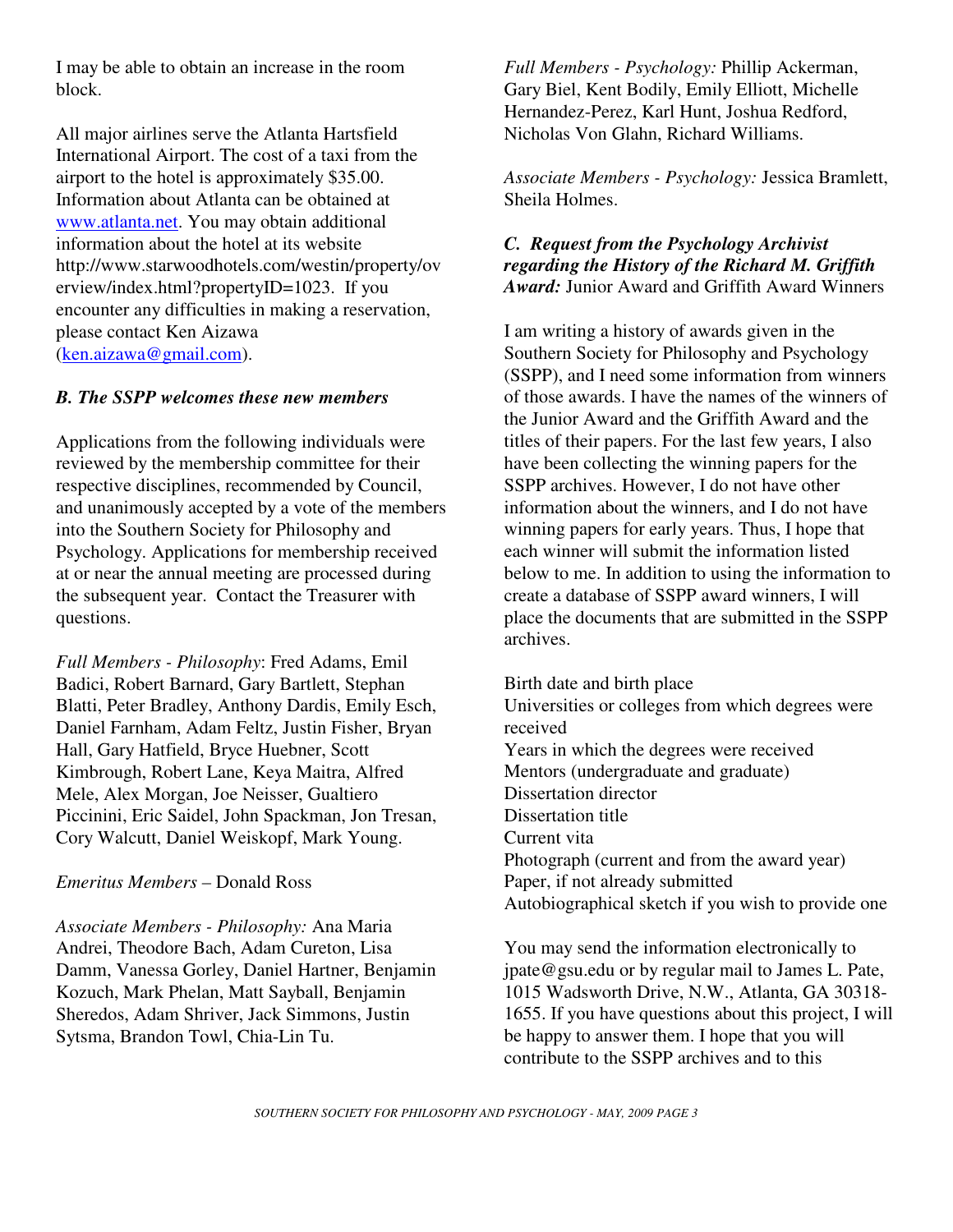particular project by providing the requested information.

James L. Pate, Ph.D., Co-Archivist

## *III. Calls for Papers*

## *A. Richard M. Griffith Awards*

This is the first call for papers for the Richard M. Griffith Memorial Awards. Two cash awards of \$300 each plus engraved paperweights will be made for the papers of greatest excellence, one in philosophy and one in psychology, presented at the annual conference in 2010. The awards are presented at the business meeting that concludes the conference. The rules for this competition state that applicants must either have received their Ph.D. no more than five years prior to the date of the annual meeting at which the paper is presented or must be current candidates for the Ph.D. Applicants must be sole or first author of the submission and be present at the meeting to deliver the paper. All Griffith Award applicants must be either SSPP members or applicants for membership and must indicate their eligibility on their paper submission forms.

## *B. Graduate Student Travel Grants*

Up to six travel grants (up to three in philosophy and up to three in psychology) of \$100 each will be awarded to graduate students whose papers are accepted for the 2010 program. Students can apply for these grants simply by indicating their eligibility on their SSPP submission form. To be eligible for a travel grant, the applicant must be a member or applicant for membership in SSPP and a graduate student in a doctoral program in philosophy or psychology. Applicants may be either the sole or joint authors of the paper or abstract they submit. The travel grants will be awarded on a competitive basis by the Program Committee of each discipline, whose chair will notify recipients at the same time they are sent their acceptance notices for the program.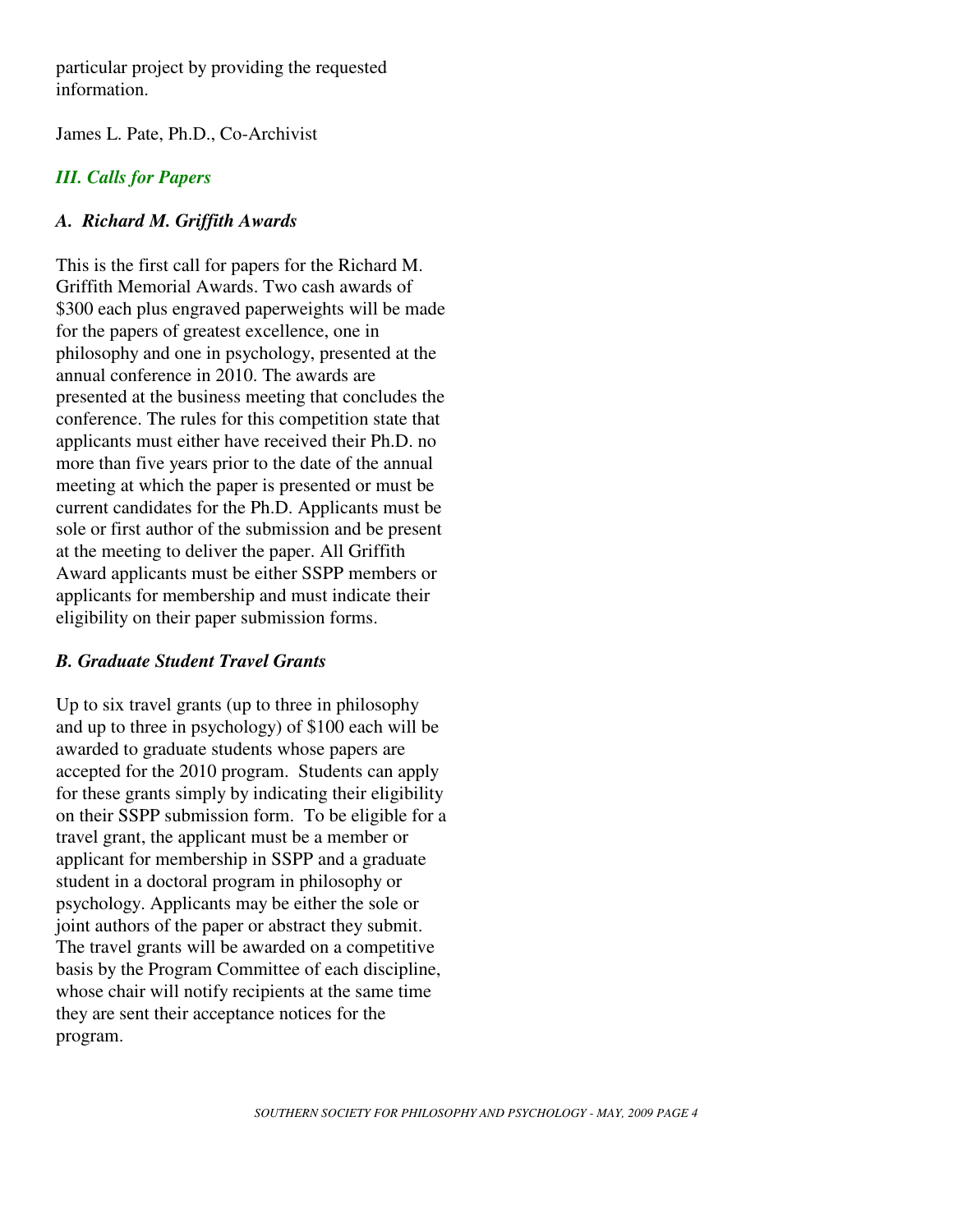

# **Call for Papers**

The Southern Society for Philosophy and Psychology announces a call for papers for its One Hundred and Second Annual Meeting, to be held in Atlanta, Georgia. SSPP meetings feature concurrent programs in philosophy and psychology, as well as plenary sessions jointly sponsored by the philosophy and psychology program committees. The deadline for all submissions is **November 16, 2009** (postmarked midnight for electronic submissions).

A. *PHILOSOPHY*: The Philosophy Program Committee encourages the submission of papers and symposium proposals. Their selection will be based on quality and relevance to philosophy, psychology, and other sciences of the mind. The aim of the committee is to present as balanced a program as the quality of submissions in each area permits.

**Papers: Submissions exceeding 3,000 words will not be considered**. Submissions should include a word count and an abstract of no more than 150 words. Self-reference should be deleted to permit blind reviewing; authors should indicate their identity only on the cover letter that accompanies their submission. All papers submitted and presented should employ gender-neutral language.

**Symposium proposals**: Proposals should include: (1) a symposium title, (2) a description of the topic and its current importance to the discipline (about one page), (3) titles and abstracts of all papers, (4) name, institutional affiliation, e-mail address, and a one paragraph biographical description for each participant, (5) contact information for the organizer (who may or may not be a proposed speaker), to be used for communication with the Program Committee.

Papers and symposium proposals, along with the submission form, should be submitted electronically to:

 **Dr. Daniel Weiskopf Department of Philosophy Georgia State University dweiskopf@gsu.edu** 

Certain papers may be selected for commentary depending on overall programmatic considerations. People who wish to comment on a paper or to chair a session may volunteer by sending a short version of their curriculum vitae directly to the program chairperson.

B. *PSYCHOLOGY*: The Psychology Program Committee encourages submissions in all areas of psychology. All papers submitted and presented should employ gender-inclusive language. Titles should clearly indicate the topic of the paper.

For all papers (experimental, correlational, observational, historical, methodological, or issues), send an electronic copy of an abstract not to exceed two pages. References cited should be added as an additional page. Abstracts must be double-spaced with one-inch margins and at least 12-point font. Contributions for reporting empirical studies must be based on methods appropriate to psychology as a natural or social science. The context, contribution, and importance of the research as well as the hypothesis or question being investigated should be stated clearly. The principal variables and the research design should also be specified. For other papers, the abstract should indicate clearly the context, contribution, and importance of the paper.

Submission of symposia, panel discussions, and debates is also encouraged. In particular, sessions are encouraged that include participation by psychologists and philosophers or that focus on topics of interdisciplinary interest. For symposia or sessions, the organizer should prepare a session abstract, not to exceed two pages, describing the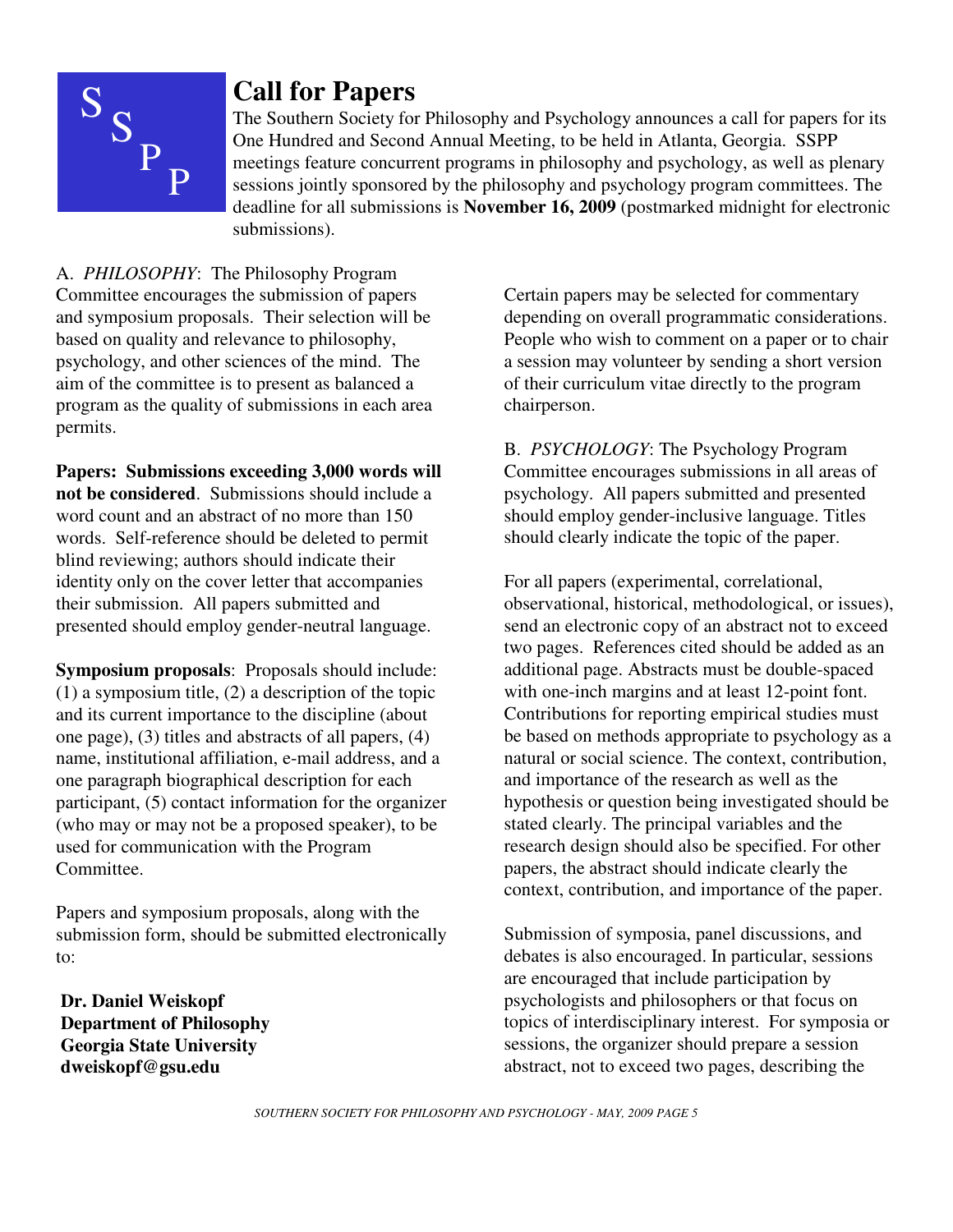session's or symposium's theme, content, and importance. The organizer may also choose to have each contributor prepare an abstract that summarizes his or her own contribution. All symposium materials should be collected by the organizer and submitted together. Organizers are encouraged to contact the psychology program chair to discuss ideas for symposia and similar sessions.

Proposals and the Submission forms should be sent electronically to:

> **Dr. Lauren Taglialatela Department of Psychology**

**Kennesaw State University ltaglial@kennesaw.edu** 

**Please specify 'SSPP Abstract' in the subject line. If the paper is being submitted in consideration of a Graduate Student Travel Award, please specify 'SSPP Abstract – GSTA.'**

**For papers to be considered for the Griffith prize,** *complete* **papers must be submitted as MS Word files to the appropriate program chair by March 1, 2010. In the subject line, please specify 'SSPP Abstract - Griffith.'**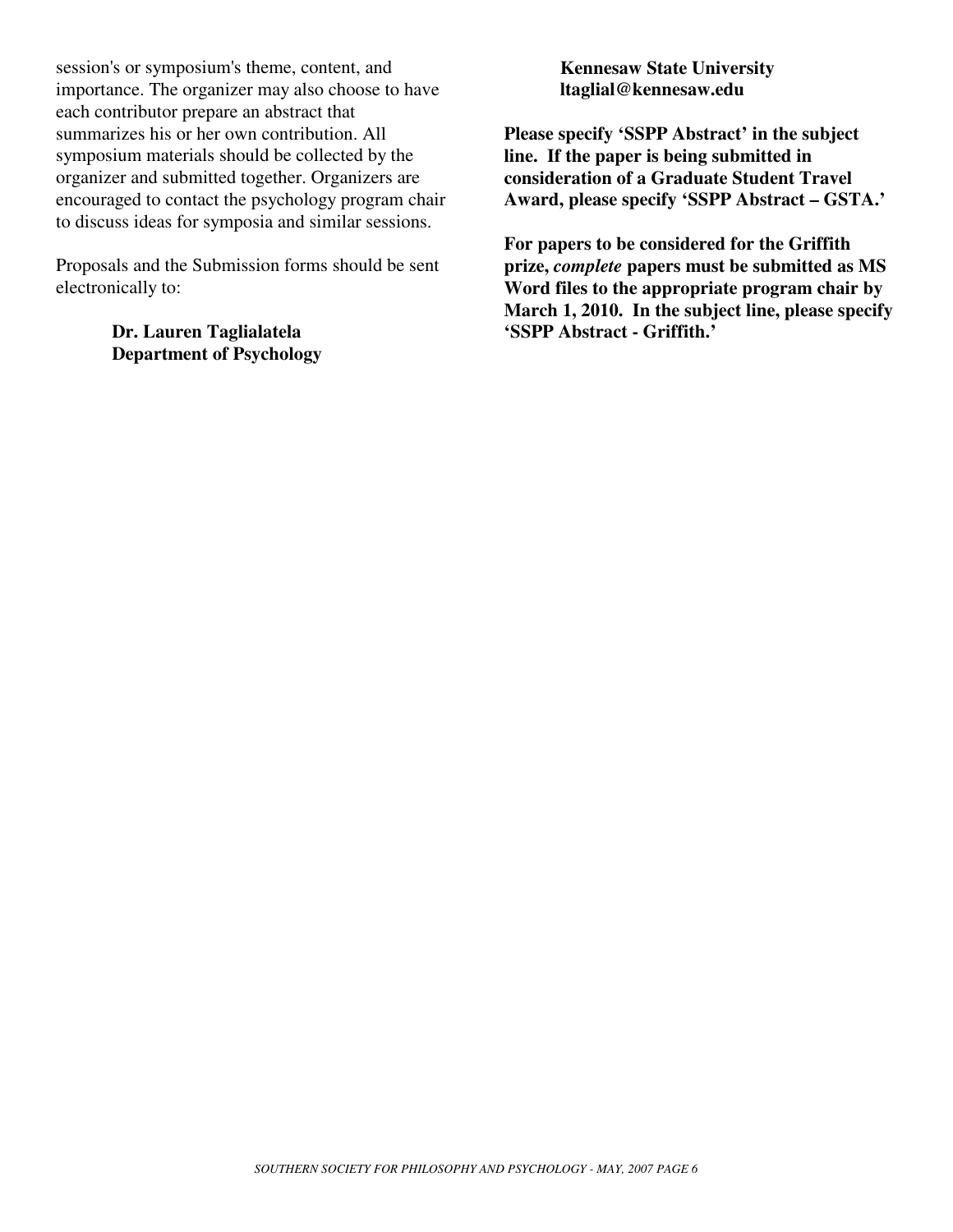#### **SSPP Submission Form for the 2010 Meeting Atlanta, Georgia April 15-17, 2010** Deadline for submissions: **November 16, 2009**(postmarked by midnight)

#### **TITLE OF PAPER OR SYMPOSIUM:**\_\_\_\_\_\_\_\_\_\_\_\_\_\_\_\_\_\_\_\_\_\_\_\_\_\_\_\_\_\_\_\_\_\_\_\_\_\_\_\_\_\_\_\_\_\_\_

#### **AUTHOR(S) AND AFFILIATION:**

| 1st Author | Affiliation |  |
|------------|-------------|--|
| 2nd Author | Affiliation |  |
| 3rd Author | Affiliation |  |
| 4th Author | Affiliation |  |
| 5th Author | Affiliation |  |

\_\_\_\_\_\_\_\_\_\_\_\_\_\_\_\_\_\_\_\_\_\_\_\_\_\_\_\_\_\_\_\_\_\_\_\_\_\_\_\_\_\_\_\_\_\_\_\_\_\_\_\_\_\_\_\_\_\_\_\_\_\_\_\_\_\_\_\_\_\_\_\_\_\_\_\_\_\_\_\_\_ \_\_\_\_\_\_\_\_\_\_\_\_\_\_\_\_\_\_\_\_\_\_\_\_\_\_\_\_\_\_\_\_\_\_\_\_\_\_\_\_\_\_\_\_\_\_\_\_\_\_\_\_\_\_\_\_\_\_\_\_\_\_\_\_\_\_\_\_\_\_\_\_\_\_\_\_\_\_\_\_\_

\_\_\_\_\_\_\_\_\_\_\_\_\_\_\_\_\_\_\_\_\_\_\_\_\_\_\_\_\_\_\_\_\_\_\_\_\_\_\_\_\_\_\_\_\_\_\_\_\_\_\_\_\_\_\_\_\_\_\_\_\_\_\_\_\_\_\_\_\_\_\_\_\_\_\_\_\_\_\_\_

#### **NAME AND ADDRESS OF SUBMITTER:**

| <b>HOME PHONE</b>     | <b>OFFICE PHONE</b> |  |
|-----------------------|---------------------|--|
| <b>E-MAIL ADDRESS</b> |                     |  |
|                       |                     |  |

SSPP STATUS OF SUBMITTER: Full, Emeritus, or Honorary Life Member \_\_\_\_\_\_\_\_\_\_\_\_\_\_\_ Associate Member \_\_\_\_ Applicant for Membership \_\_\_\_

**FIELD OF SUBMISSION:** Philosophy \_\_\_\_\_\_\_\_\_ Psychology \_\_\_\_\_\_\_ General Area

## **ARE YOU ELIGIBLE AND SUBMITTING THIS PAPER FOR THE RICHARD M. GRIFFITH**

**MEMORIAL AWARD?** (Applicants must be sole or first author, have either received the Ph.D. within the last five years or is a current Ph.D. candidate, and be an SSPP member or applicant for membership to be eligible. Complete papers must be submitted electronically to the program chair by March 1, 2010.)

Yes \_\_\_\_\_\_ Date or anticipated date of Ph.D. \_\_\_\_\_\_\_\_\_\_\_\_\_\_\_\_

## **ARE YOU ELIGIBLE AND SUBMITTING THIS PAPER FOR A GRADUATE STUDENT TRAVEL**

**GRANT?** (All graduate students whose submission to the program conforms to the SSPP submission requirements relevant to their discipline are eligible, provided they are members or applicants for membership. They may be either the sole or joint author of the paper or abstract they submit.)  $Yes \_\_$ 

**LCD projectors and laptop computers for presentations will be provided.**

**ARE YOU WILLING TO CHAIR or COMMENT AT THE 2010 MEETING?** Yes \_\_\_\_ No \_\_\_\_\_ *This form must be submitted with each paper, together with an abstract and/or manuscript, according to the instructions in the Call for Papers. Check the above information very carefully as it will appear in the program exactly as you have written it.*